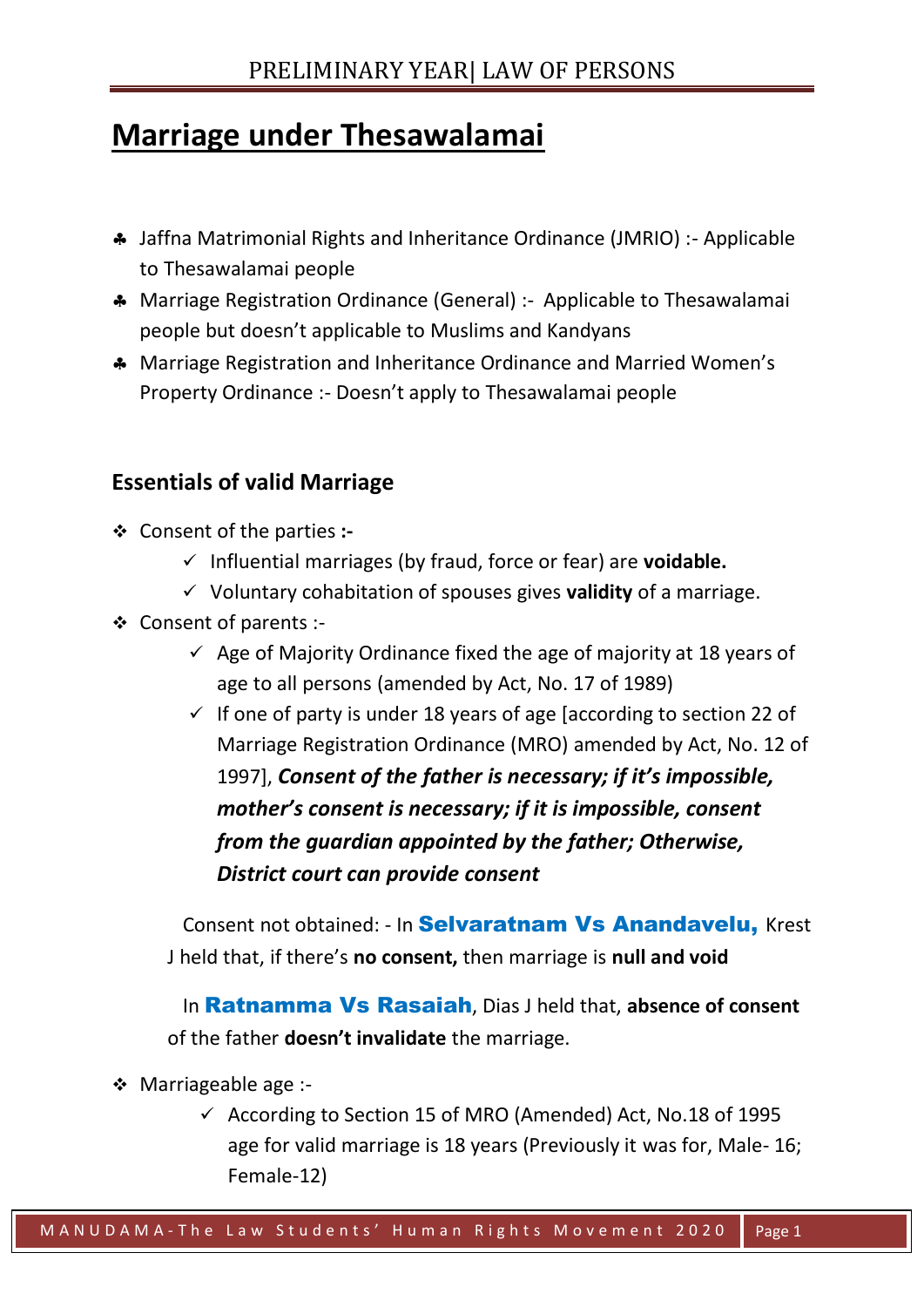In **Gunaratnam Vs AG**, Registrar-General refuse to register the marriage (where, one person is 14 years and the other party is 18 years), although the parents' consent is obtained. Thilakawardena J stated that, there's an **absolute bar** to marriages under age of 18 and further stated that the **consent of the parents is irrelevant**.

- ➢ Prohibited Degrees :-
	- **Ascendants, descendants and collaterals up to 3rd degree** is prohibited and such marriage will become **null and void**
	- It is an offence
- $\triangleright$  Marriage by habit and Repute :-
	- Parties lived as couples and received by relations as couples.
	- Best **evidence of customary marriage** is the **testimony** of those **who were present** at such meeting.
	- **Presumption** of validity **arises** only when the **testimony of witness** who states that **parties lived as husband & wife**.

In **Sinaval Vs Nagappa**, evidence led to prove that among the people bride and bridegroom **eaten rice and betel before their relations**. Court held that valid marriage didn't take place as they never lived as husband and wife.

In S.V.Aronegary Vs Vaigalie, parties **lived as husband and wife**; **betel and rice** were served by wife to husband before relations.

> District court: - Stated there was a valid marriage Supreme Court: - Set a District court's Decision Privy Council: - Stated there was a valid marriage